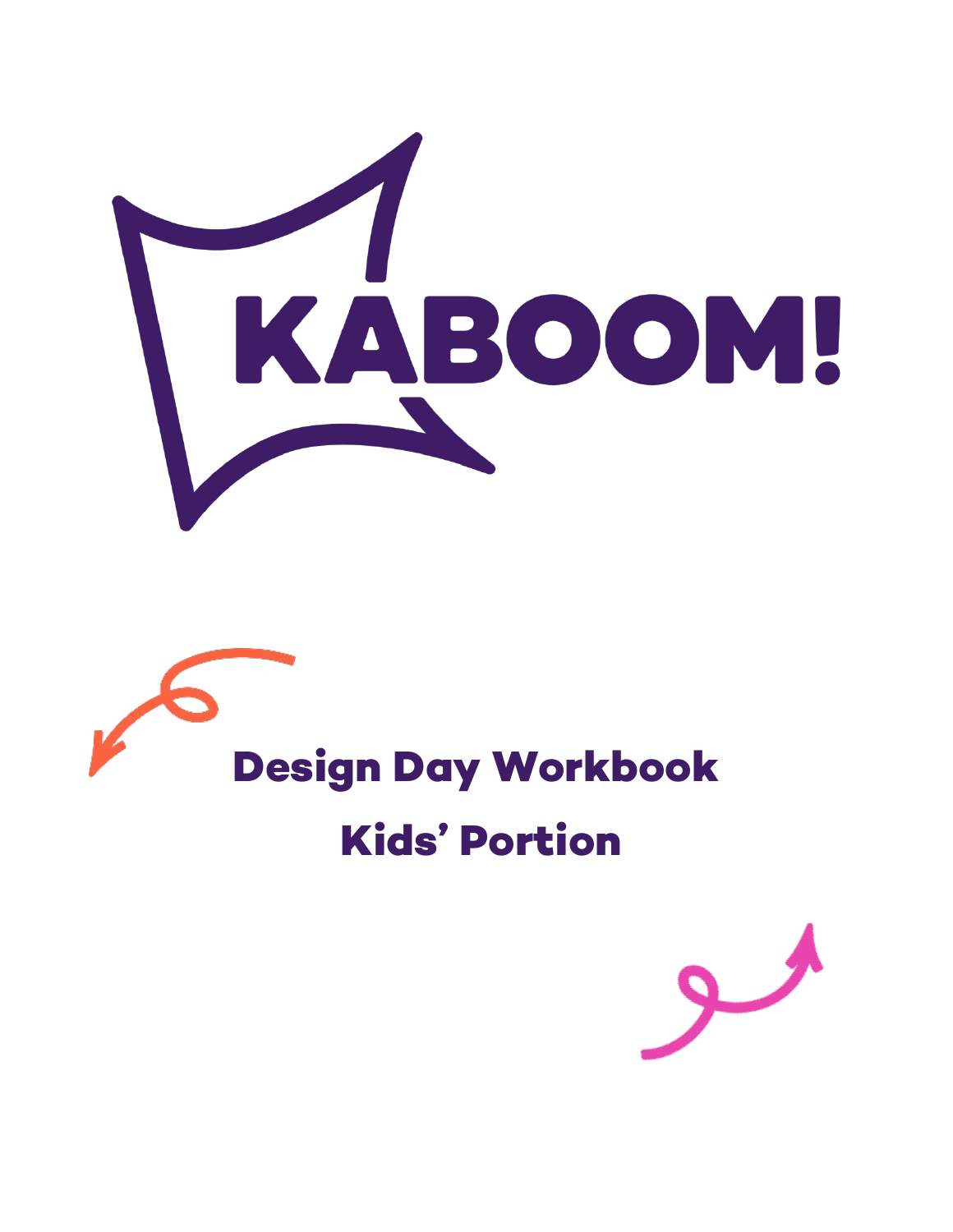

#### Hi Friends!!

Congratulations! We are building a brand new playspace in your community! KABOOM! is partnering with a local community organization to create a great space to play for your kids, but we need your help to figure out what it should look and feel like.

This workbook is a guide for parents, guardians, teachers, and caregivers to get kids moving and facilitate a brainstorming session about the playspace that will be built in your community in a few months' time. Each playspace is custom designed to fit the needs and desires of the kids in the community, and this workbook is how we collect that information. If you have any questions as you do the exercises, please reach out to your Play Chair or Community Leader.

In this workbook, you will find:

- o Why play is so important
- o Worksheets (return Worksheets 2 & 3 to KABOOM!)
- o Play ideas for kids

Materials needed:

- o A writing utensil (pencil, pen, marker, crayon, etc.)
- o Imagination & Creativity!

Please take some time to go over the "When I Play" worksheets with your kids to get them thinking about how they feel when they play, their favorite ways to play, and start thinking about the kinds of feelings and actions they want to do in their new playspace. Following those worksheets is a "Draw Your Dream Playspace" worksheet. This is an exercise where the sky is the limit for how creative kids can get! If they're feeling stuck, go back to the "When I Play" sheets and put your heads together on how you can create ways to get that feeling or activity in a playspace.

It is very important that the worksheets are submitted back to KABOOM! by email, text, dropbox in your community, or another form of communication established with your Project Manager and/or Community Leader. We must have the worksheet information back to inform the design of your custom playspace, and we appreciate your

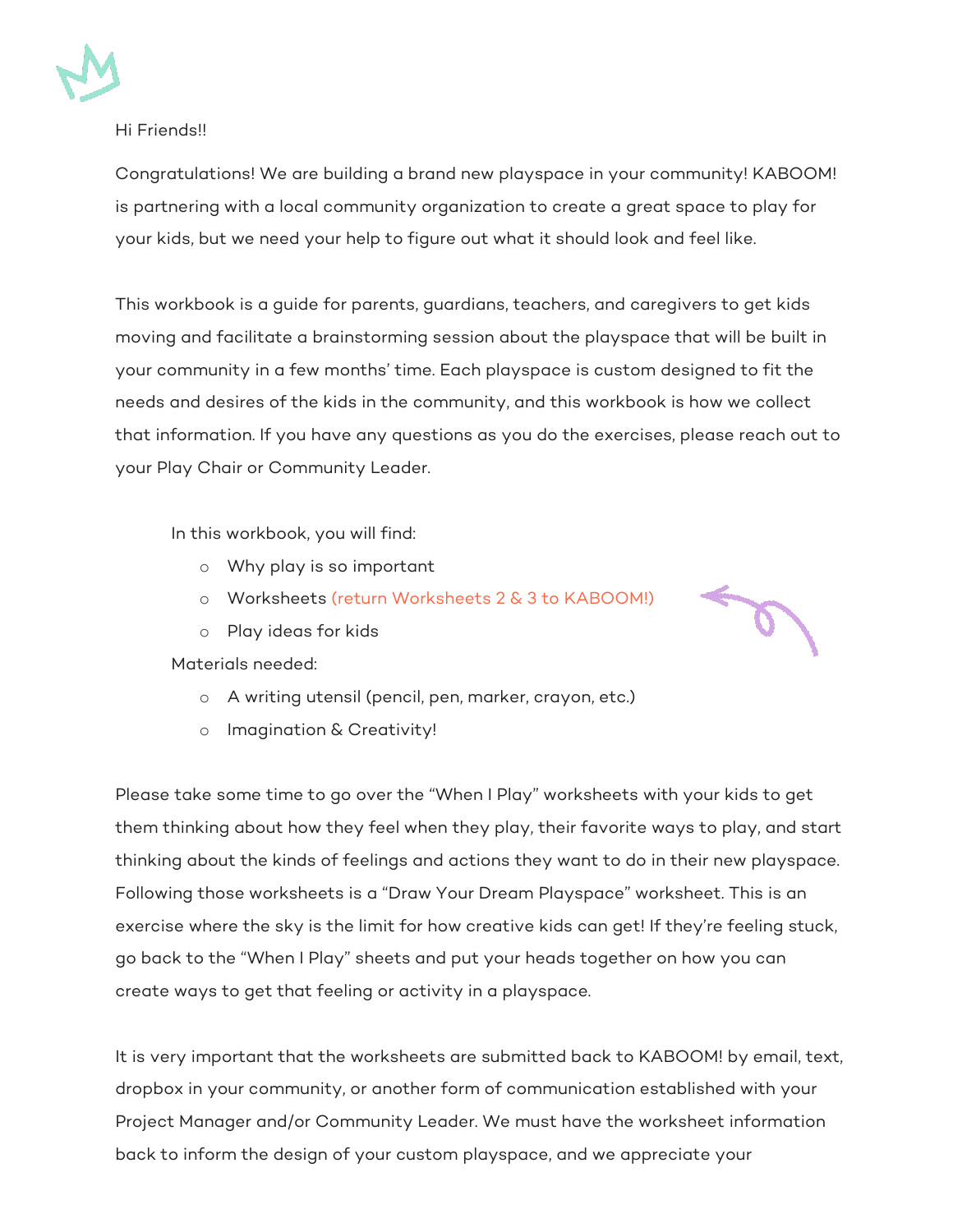willingness and flexibility to work with us to tailor the design to the needs and desires of your community.

All deadlines will be communicated by the Project Manager and Community Leader. Thanks in advance for your participation! We look forward to seeing your great ideas!

In Play, KABOOM!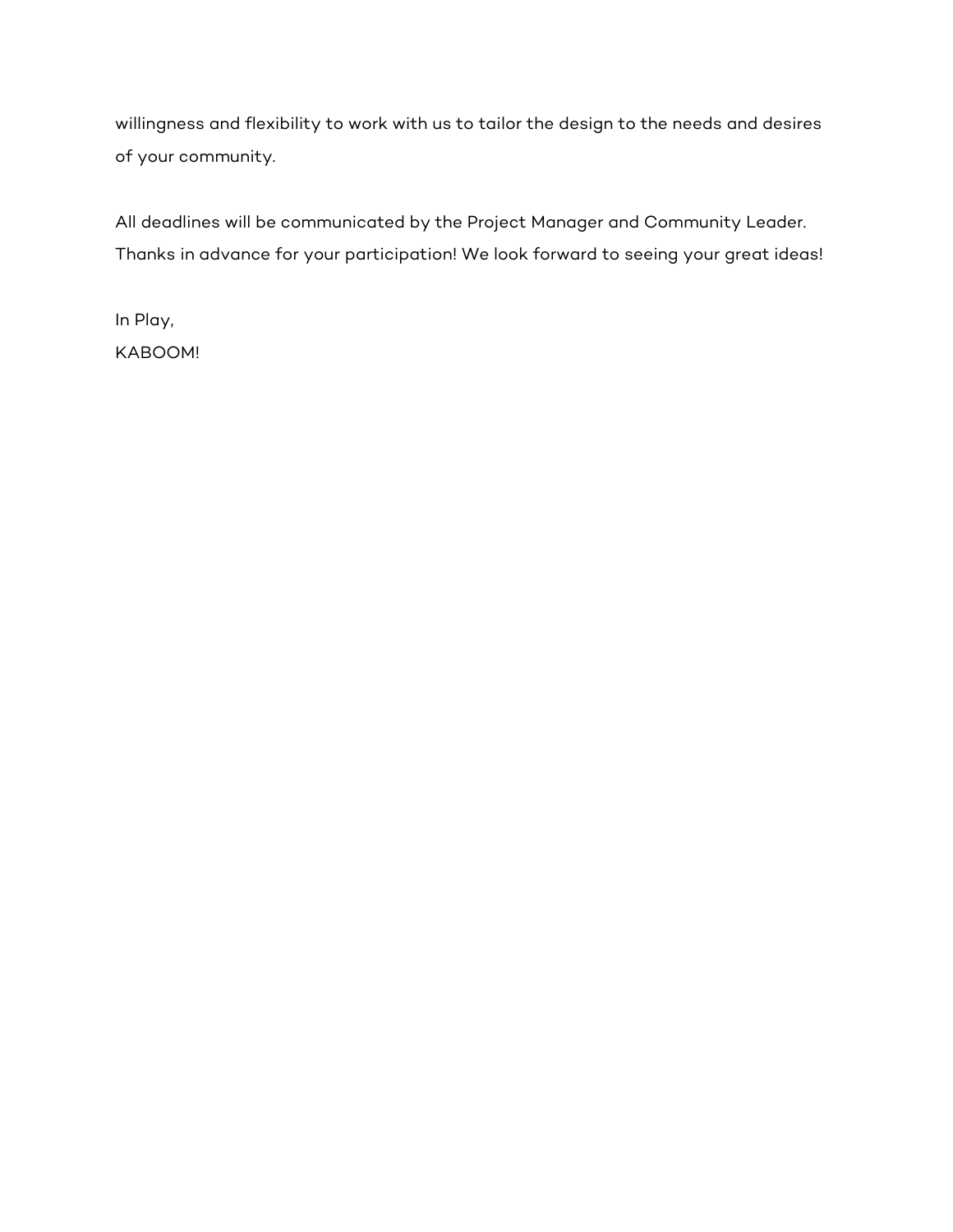### **About KABOOM!**

KABOOM! is a national nonprofit that works to end playspace inequity. For good.

KABOOM! works with communities to build incredible, kid-designed playspaces. Kids who don't have access to a place to play miss out on childhood and are denied critical opportunities to build physical, social and emotional health. We envision a world where every kid can get the play they need to thrive, regardless of race, zip code and family income.

For more than two decades, we've teamed up with bold, inspiring partners and community members, starting with the kids themselves, to understand each neighborhood's unique aspirations. Then we build incredible places to play, inspired by their design, courage and leadership.

We amplify the power of communities to build inspiring playspaces that spark unlimited opportunities for every kid, everywhere.

## **Why is PLAY so important?**

Childhood is an important phase of life when essential physical, cognitive, emotional and social skills are developed. Play can provide the opportunity for kids and youth to realize and challenge their strength and agility, practice negotiation, learn empathy, make friends, and be themselves. Play can promote executive functioning and help kids hone their fine motor skills. It can also help kids cope with the stressors of life that are out of their control—environmental disasters, loss of a home or loved ones, and other traumatic events.

When children don't have access to play or play spaces, toxic stress can build up, and the lack of physical, social, and emotional exercise can impact a child's relationships and general wellbeing. We believe play is important because ALL kids deserve the benefits of play—to reach their full potential, to thrive, and to just be kids.

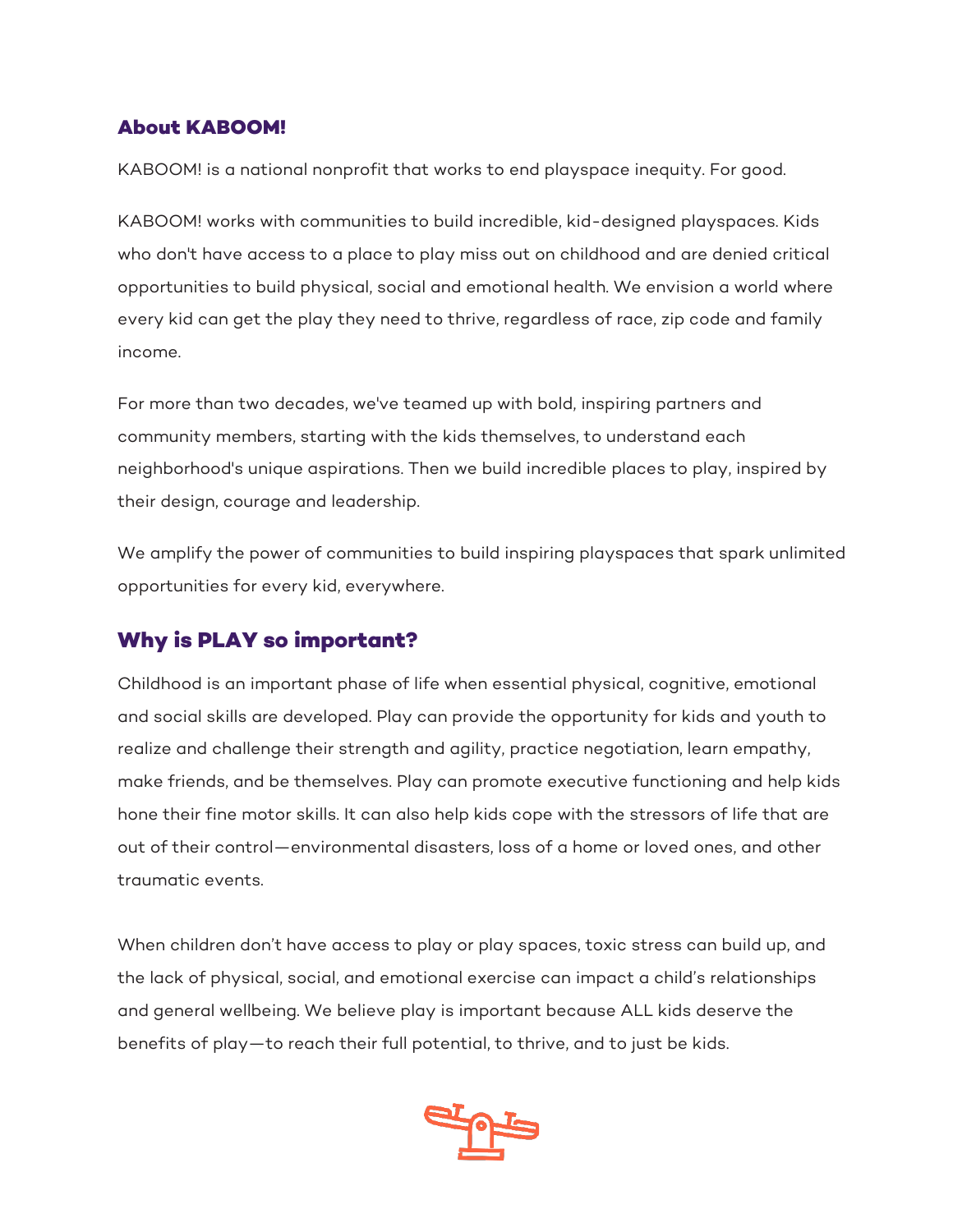

 $\bullet$ 

 $\bullet$ 

## I feel:

## My favorite way to play is:

## I like to play with:

## My favorite place to play is: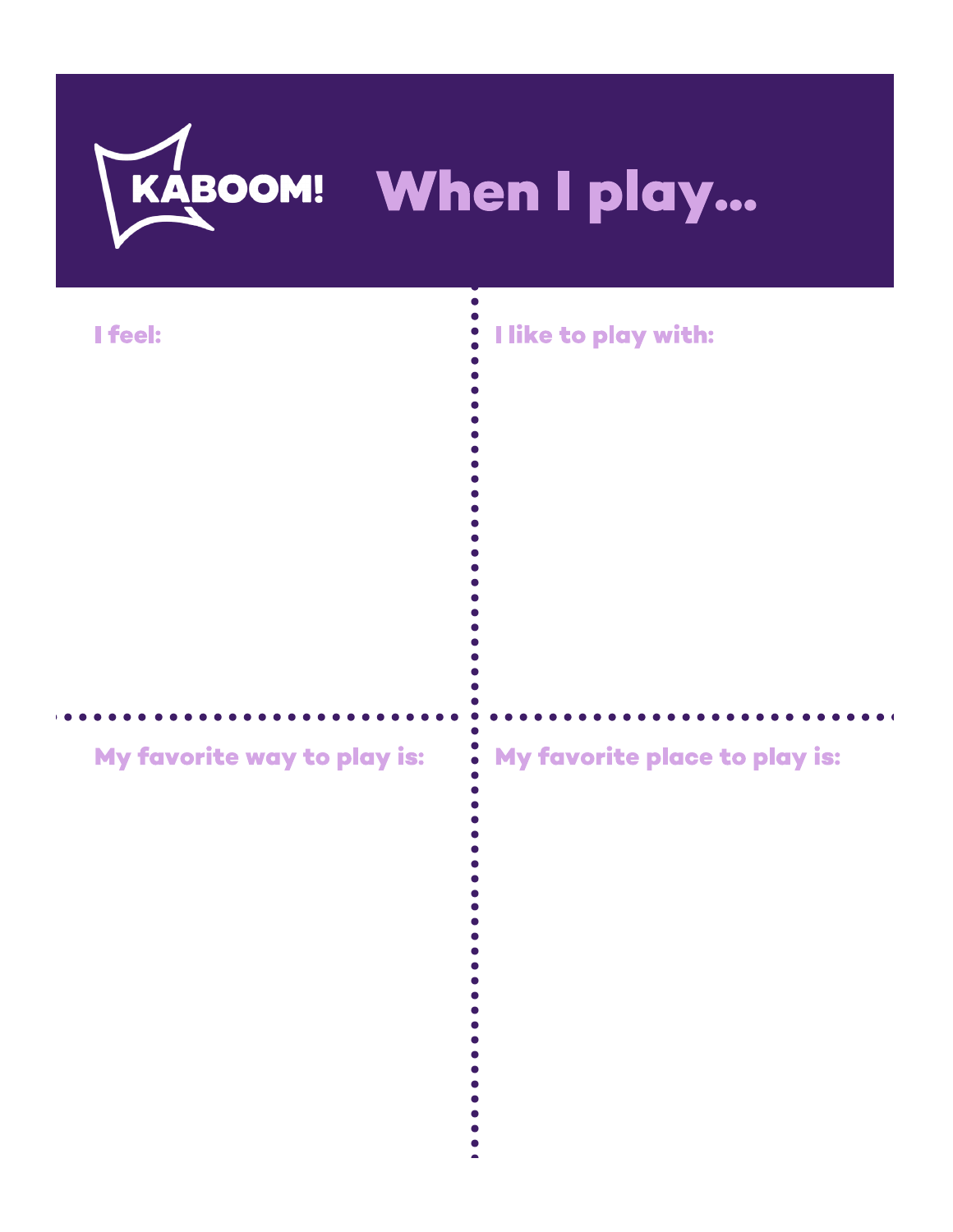## **Play Ideas for Kids:**



Partner Play:

- Mirror, Mirror: Stand face to face with your child, about a foot apart, and have them attempt to copy all your movements. Reach up and stretch to the sky. Do 10 jumping jacks. Run in place. Act like a monkey. Make it fun and you'll both be working up a sweat in no time. Then switch roles and copy your child – they won't be able to hold back the laughter (and neither will you!). (1)
- Red-Light, Green-Light (Purple Light?!): This is just like the classic game, Red Light Green Light, except a few different colors are added for a bit of variety. Each color stands for a different movement. A game leader yells out the color of the light and the players must do the movement associated with that color. (1)
	- o Examples:
		- **Yellow Light: Crawl slowly on the ground**
		- Green Light: Jump forward like a frog
		- Blue Light: Jump high and try to touch the sky
		- **Purple Light: Do a silly dance**
- Hopscotch: Make a hopscotch "board", using tape or chalk. This can be done inside or outside. To make the game more active, try to make it a race! (1)
- Don't Let the Balloon Touch the Ground: Blow up a balloon or use a lightweight ball for this game. Hit the ball or balloon up in the air and the players must keep the object up in the air, so it doesn't touch the ground. To increase the challenge, use more than one object or have your kid only use one hand. Another way to increase challenge is by timing the players to see how long they can keep the object in the air or have them count how many times they hit it back and forth. Have them try to beat their time or increase their count each round! (1)
- Ping Pong Ball Catch: For this game you'll need plastic cups and a few ping pong balls, or any small, lightweight ball or object that will fit inside your up. Have your kids toss the ball to a partner who will try to catch it in the cup. Start out close together and increase difficulty by taking a step back in between each turn. Single-players can play by throwing the ball in the air and trying to catch it on their own. (1)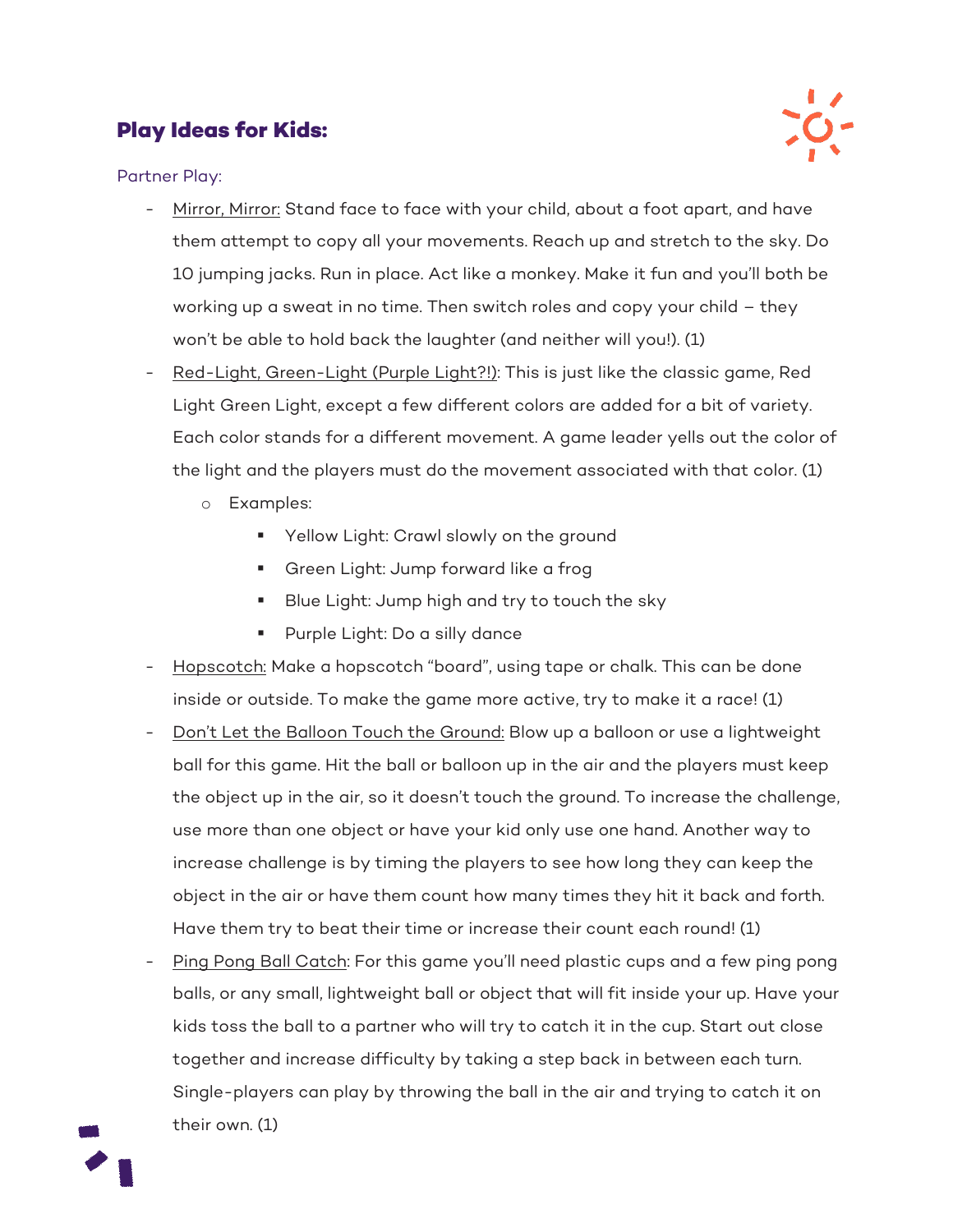#### Small Group Play (3+ people):

- Follow the Leader: Choose a leader. The Leader begins moving around with motions that the rest of the players must copy. Anything (including waving their hands in the air, clapping, or hopping on one foot) the leader does, the others must follow. Players who don't follow the leader, or lag behind the leader's movements are out for the round. The last player standing becomes the new Leader. Repeat. (this game is great because kids can show adults how they like to move and play)
- Hide-and-Seek: Try to make this as active as possible, by encouraging kids to hide in unique places each round. Another way to make the game more active is to have each player do a "penalty" task when they're found (e.g. burpees, pushups, jumping jacks, etc.) (1)
- Twister: Stretch and build strength by playing twister! Don't have the game? No worries! Make your own. Tape construction paper circles on the floor. Tape four rows of 6 circles to the floor. Each row should be another color. Choose a move master who tells players where they should move their hands and feet on each turn. (1)
- "Potato Sack" Race: You won't need a potato sack for this game! Use a pillow case for this indoor race. Mark a start line and finish line however you like. Players step into the pillowcase and hold them up around their waist at the start, then race as they hop to the finish. (1)

#### **Play Idea Sources:**

(1) https://whatmomslove.com/kids/active-indoor-games-activities-for-kids-to-burnenergy/

#### **Other Resources:**

Save the Children: https://www.savethechildren.org/us/what-we-do/emergencyresponse/coronavirus-outbreak/resources